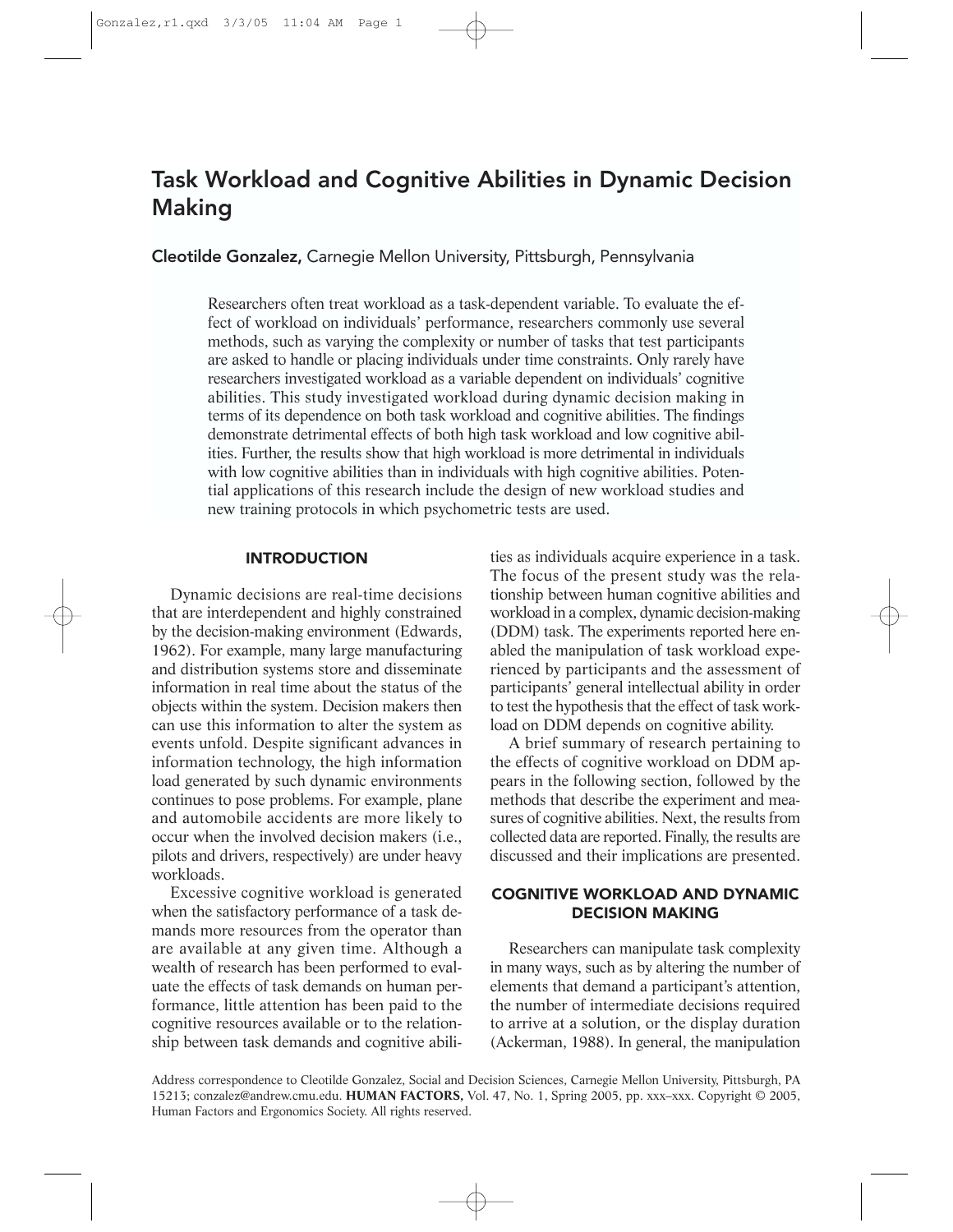of task complexity affects attention, accuracy, and the time needed to complete a trial (Ackerman, 1988; Ackerman, Beier, & Boyle, 2002; Verwey & Veltman, 1996).

One of the most common workload manipulations involves the assignment of additional tasks to an individual already performing a complex task. Research suggests that the successful performance of multiple concurrent tasks requires the activation of executive control processes (Borkowski & Burke, 1996; Gopher, 1993; Meyer & Kieras, 1997). Damos and Wickens (1980) demonstrated that the mental demands that executive processes and time-sharing skills place on decision makers are distinct from resource demands of the individual tasks and, thus, produce some interference during dual-task training. This dual-task interference usually results in poorer performance of both tasks (often called *dual-task decrement*) when compared with the completion of each task alone. In an attempt to explain why increased workload has detrimental effects on dual-task skill acquisition, researchers have suggested that cognitive resources are shared during the performance of the competing tasks and, therefore, that individuals must possess executive abilities to successfully complete complex tasks (Damos & Wickens, 1980; Gopher & Donchin,1986; Wickens,1980, 1987, 1991).

The use of time constraints is another common method of workload manipulation. Some studies have investigated the effects of time constraints on DDM. For example, Kerstholt (1994) observed accelerated information processing with increasing time constraints (i.e., as the speed of the system increased). Other studies have indicated poorer decision-making performance by individuals performing dynamic tasks while under time constraints than by those performing static tasks while under time constraints (Kerstholt, 1995; Payne, Bettman, & Johnson, 1993).

Despite numerous attempts to assess the effects of task demands on human performance, little is known about the role that cognitive abilities play in learning DDM. By studying static tasks, researchers have demonstrated that general cognitive abilities have an increasing effect on task performance as task complexity increases (Carpenter, Just, & Shell, 1990; Kyllonen & Christal, 1990). Thus one might speculate that cognitive abilities also play a key role in complex dynamic systems, especially in individuals' ability to improve DDM performance with practice.

Intriguingly, current research seems to contradict this expectation. Rigas and Brehmer (1999) observed only a low correlation between psychometric intelligence, as measured by the Raven Standard Progressive Matrices Test (Raven, Court, & Raven, 1977), and performance on two dynamic decision tasks. They explained these findings by hypothesizing that the cognitive processes required to complete the Raven test involve simple combinations of basic operations whereas the cognitive processes needed to complete the dynamic tasks in the study were more complex. This rationale calls into question both the ability of psychometric tests to predict real-world performance and the notion that cognitive abilities directly influence DDM. More recently, however, the same researchers reported significant correlations between cognitive abilities, as measured by the Raven Standard Progressive Matrices Test, and DDM performance (Rigas, Carling, & Brehmer, 2002), results that conflict with their earlier findings.

The study reported in this paper is based on the hypothesis that cognitive abilities play a key role in the adequate management of workload by individuals performing complex tasks. Using two common forms of workload manipulation (dual tasks and time constraints), this study tested whether a higher task workload has a greater effect on individuals with low cognitive ability than on those with high cognitive ability.

#### **METHOD**

Because control of a dynamic system is acquired only with extended practice (Kerstholt & Raaijmakers, 1997), the experiment was designed to place participants under different kinds of task workload with lengthy and equal practice in a DDM simulation.

Fifty-one students (31 women and 20 men) were recruited from local universities and paid \$50 to participate in the study. Participants were assigned to one of three workload conditions: slow, fast, or load. The slow condition was designed to give participants the lowest task workload possible in a DDM simulation. While performing each simulation trial, individuals in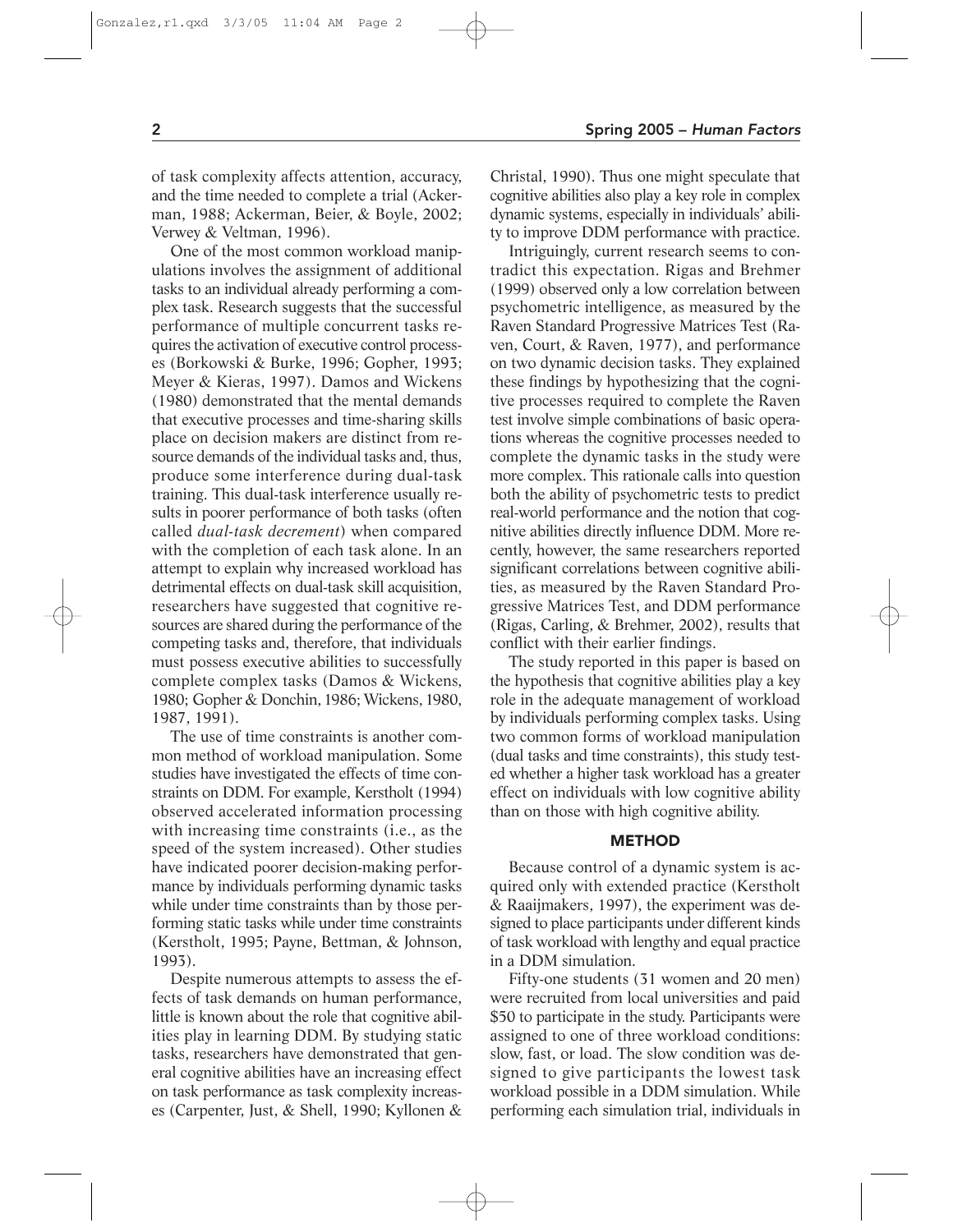#### TASK WORKLOAD AND COGNITIVE ABILITIES 3

the slow condition were presented with a set of events that had to be resolved in 24 min (real time). Participants assigned to the fast and load condition were placed under heavier task workloads than were participants in the slow condition. Individuals in the fast condition had to accomplish the same number of events as those in the slow condition but had to do so in one third of the time (i.e., in 8-min rather than 24 min trials). The load condition participants had to complete the same DDM simulation at the same pace as slow condition participants, but they also had to simultaneously perform two additional, independent tasks. Under each of the three conditions, participants performed the same DDM simulation comprising the same number of events.

Participants ran the DDM simulation on 3 consecutive days. The first 2 days, during which participants worked under one of the three workload conditions, constituted the practice phase. On the 3rd day, during the test phase, all participants performed the same DDM simulation at a fast pace for 48 min. During the practice phase, participants in the slow and load condition groups completed two 24-min trials per day (48 min/day) and participants in the fast condition group completed six 8-min trials per day (48 min/day). During the test phase, participants in all groups completed the same number of trials (six) at the same pace (8 min/trial, 48 total min on task). Thus all participants spent the same total amount of time on the task over the 3-day period: 48 min per day for a total of 144 min. This design facilitated an investigation into the relationship between cognitive ability and workload as individuals transferred from one workload condition to another. Before the practice phase, all participants also completed the Raven Standard Progressive Matrices Test (described later) as a measure of their cognitive abilities.

# Dynamic Decision-Making Task

All experimental conditions were based on a DDM task called the *Water Purification Plant* (WPP; Gonzalez, Lerch, & Lebiere, 2003). The WPP simulates a water purification system constructed of a series of tanks joined by pipes. A maximum of five pumps can be active at any given time, and the participant needs to select which pumps to open or close to distribute all the water in a series of tanks as various deadlines approach and expire. A screen shot of the WPP simulation is provided in Figure 1. The WPP simulation constitutes a dynamic task for several reasons: Decisions are interconnected because some actions may delay or preclude other decisions; the amount of water in any of the tanks may increase at any time (in response to a preset scenario of water arrival times and locations that is unknown to the users and beyond their control); the level of water in each tank depends on prior decisions (i.e., the user's earlier activation or deactivation of the pumps); and a time delay occurs after the activation or deactivation of any pump (i.e., pump clean-up time). The WPP is a real-time simulation in that the pumps are activated or deactivated by the users while a simulation clock is running.

The WPP simulation requires participants to pump a total of 1080 gallons (4088 L) of water through the series of tanks. Performance in this task is measured by the total number of gallons of water remaining in the system at the end of the simulation. Thus the best performance is zero, and the performance if no action is taken in the system is 1080 gallons. A running counter in the upper left corner of the screen indicates the number of gallons of water left in the system after the expiration of each deadline. For data analysis, the number of missed gallons was converted to the percentage of the total gallons pumped out of the system; therefore performance could range from 0% to 100%. In order to establish a reasonable lower limit for the performance measure, a program called the *random scheduler* was created to run the simulation and make random assignments with no idle time (i.e., never leaving pumps idle). Thirty replications of these random assignments generated a mean performance of 83% with a standard deviation of 2.6%. Accordingly, the lowest reasonable human performance should score in the range of 80%.

The WPP task for individuals in the load condition group was exactly the same as described, except that these participants were also asked to simultaneously and independently perform two additional tasks, labeled *system monitoring* and *communications.* Figure 2 shows the layout of the WPP with these additional tasks.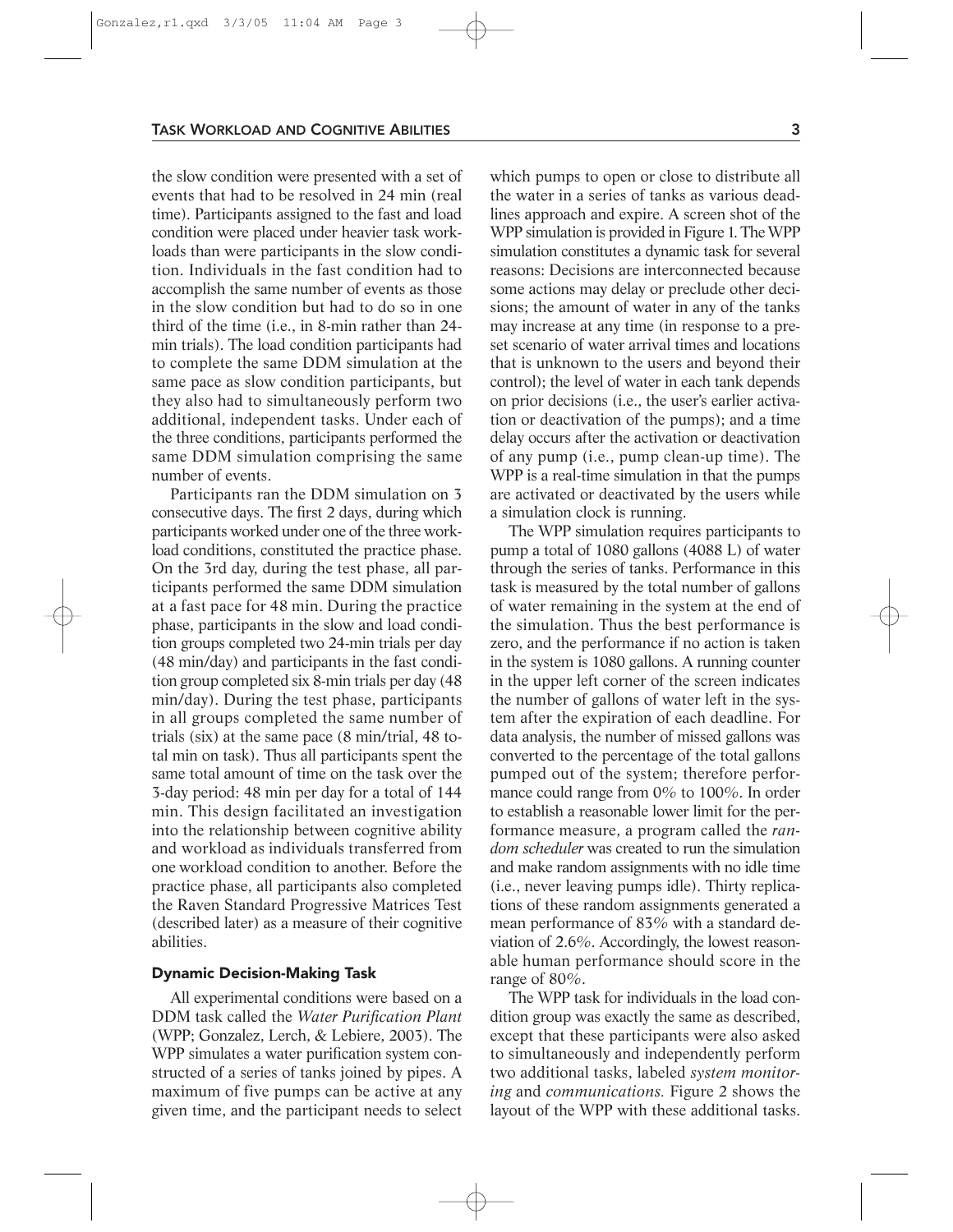



*Figure 1.* Layout of the WPP task. Water enters from outside the system and moves continuously through the activated pumps from left to right toward the deadlines. The operator decides when to activate and deactivate pumps while the simulation time is running.



*Figure 2.* Layout of the WPP task with additional tasks under the load condition. Besides performing the WPP task, operators must simultaneously monitor the gauges on the right of the screen and attend to auditory messages to update the communications settings.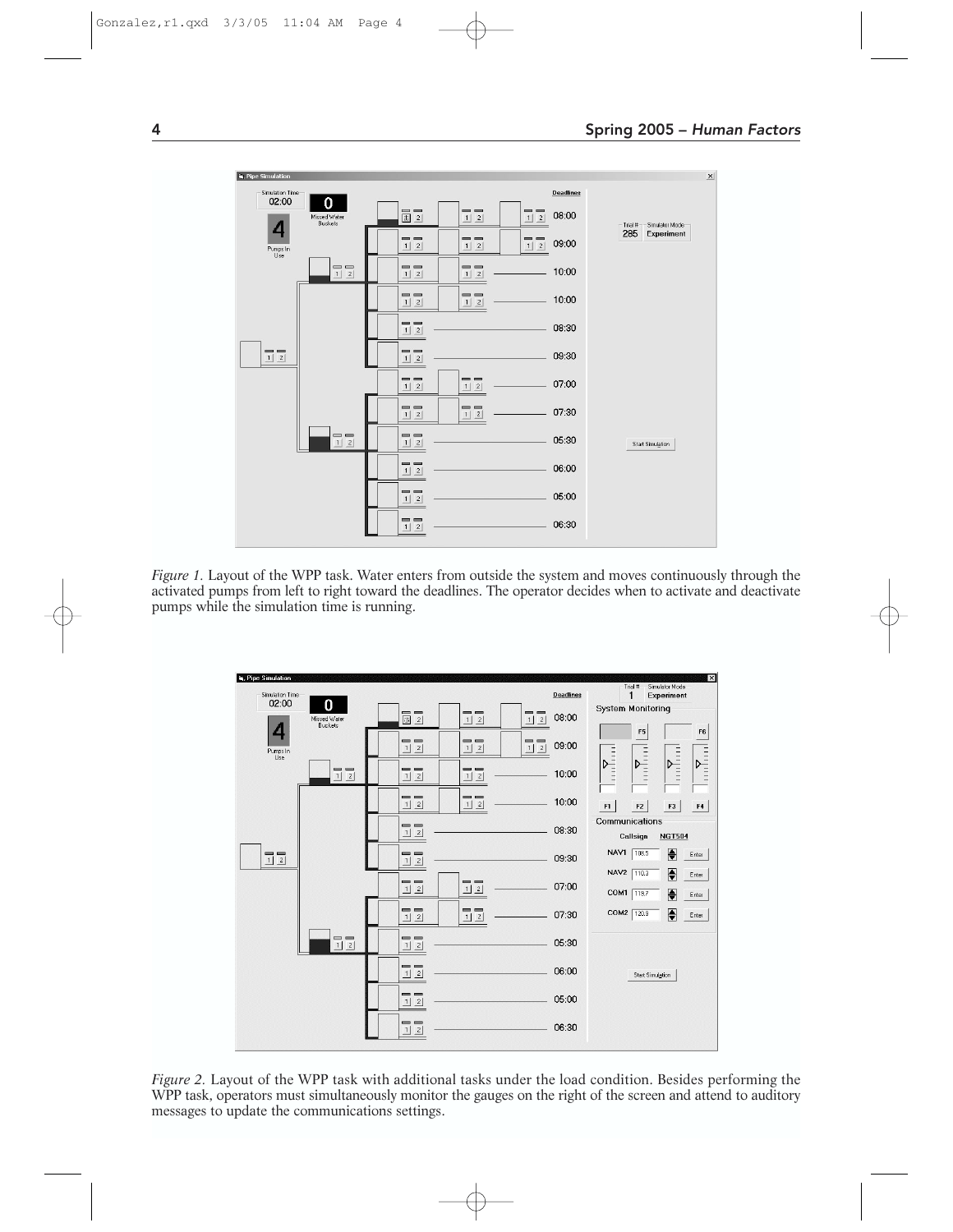#### TASK WORKLOAD AND COGNITIVE ABILITIES 5

These two tasks are components of the Multi-Attribute Task Battery developed at the National Aeronautics and Space Administration by Comstock and Arnegard (1992). These two tasks are not integrated with the WPP but, rather, run in parallel with and independently of the WPP. The tasks stop concurrently with the WPP simulation. The system monitoring task requires users to monitor two warning lights (a green light and a red light) and four vertical gauges that report system abnormalities. The communications task requires users to discriminate audio signals and respond to their own call sign (e.g., NGT504) by making frequency changes on the proper navigation or communication radio. The performance measures in these two additional tasks were the percentage of correct responses and the response time. Training for the two additional tasks was separate from the training in the WPP. Before the start of the experiment, participants were asked to pay equal attention to the WPP and the loading tasks during their simultaneous performance.

### Cognitive Abilities Measure

The Raven Standard Progressive Matrices Test was used to evaluate the participants' cognitive abilities (Raven et al., 1977). The Raven test is nonverbal and relatively free of cultural bias. Although the use of this measure to evaluate people's ability to perform DDM tasks is unproven (Rigas & Brehmer,1999), research in psychology suggests that the Raven test is a good indicator of an individual's ability to dynamically manage a large set of goals in working memory and adapt to new situations (Carpenter et al., 1990). Based on the description and analysis of the Raven test that appear in the psychological literature, the decision to use this test to predict DDM performance seems strongly justified.

The Raven test comprises sets of visual analogy problems, each of which presents a pattern in which a figure is missing at the top of the page. Test takers must select the option that best completes the figure by choosing from among eight alternatives arranged at the bottom of the page. The test includes five sets of problems with 12 questions per set, for a total of 60 questions arranged according to degree of difficulty (with more difficult questions presented at the end). The participant's score is the total number of correct answers (possible range: 0–60). This test requires approximately 40 min to complete.

# **Statistics**

The average performance during the practice phase (average performance on the first 2 days of the experiment) and the average performance during the test phase (the average performance on the 3rd day) were calculated by analyzing the WPP data. Statistical analyses were conducted by repeated measures analyses of variance (ANOVAs), and two phases (practice and test) were used as the within-subjects factor. Workload condition was used as a betweensubjects factor, and Raven score was used as a covariate.

## Results

During the practice phase, the average performance across all three condition groups was 84% with a standard deviation of 5.3% (minimum =  $69\%$ , maximum =  $94\%$ , standard error = 0.73%) – a reasonable performance level according to the results generated by the random scheduler. During the test phase, the average performance across all three condition groups was 88%, with a 5.1% standard deviation (minimum =  $69\%$ , maximum =  $95\%$ , standard error = 0.71%). The average Raven score across the three condition groups was 53.6, with a standard deviation of 4.2 (minimum =  $45$ , maximum = 60, standard error  $= 0.73$ ). While performing the WPP task, participants made an average of 43.6 decisions per trial (minimum = 20, maximum = 76). Linear regression over the total average performance (across all three days) revealed that Raven score was a good covariate (adjusted  $R^2 = .283$ ,  $F(1, 50) = 4.26$ ,  $p < .05$ .

Two separate analyses using condition as a between-subjects factor and Raven score as a covariate showed that both condition,  $F(2, 48) =$ 4.19,  $p < .05$ , and Raven score,  $F(1, 49) = 4.17$ , *p* < .05, had independent significant effects on performance. A full factorial model based on both the condition and Raven score indicated main effects of both condition,  $F(2, 47) = 7.69$ , *p* < .01, and Raven score, *F*(2, 47) = 10.07, *p* < .01. To investigate the interaction between these two factors, I performed statistical analyses with a repeated measures model that included the Condition  $\times$  Raven interaction. Table 1 shows the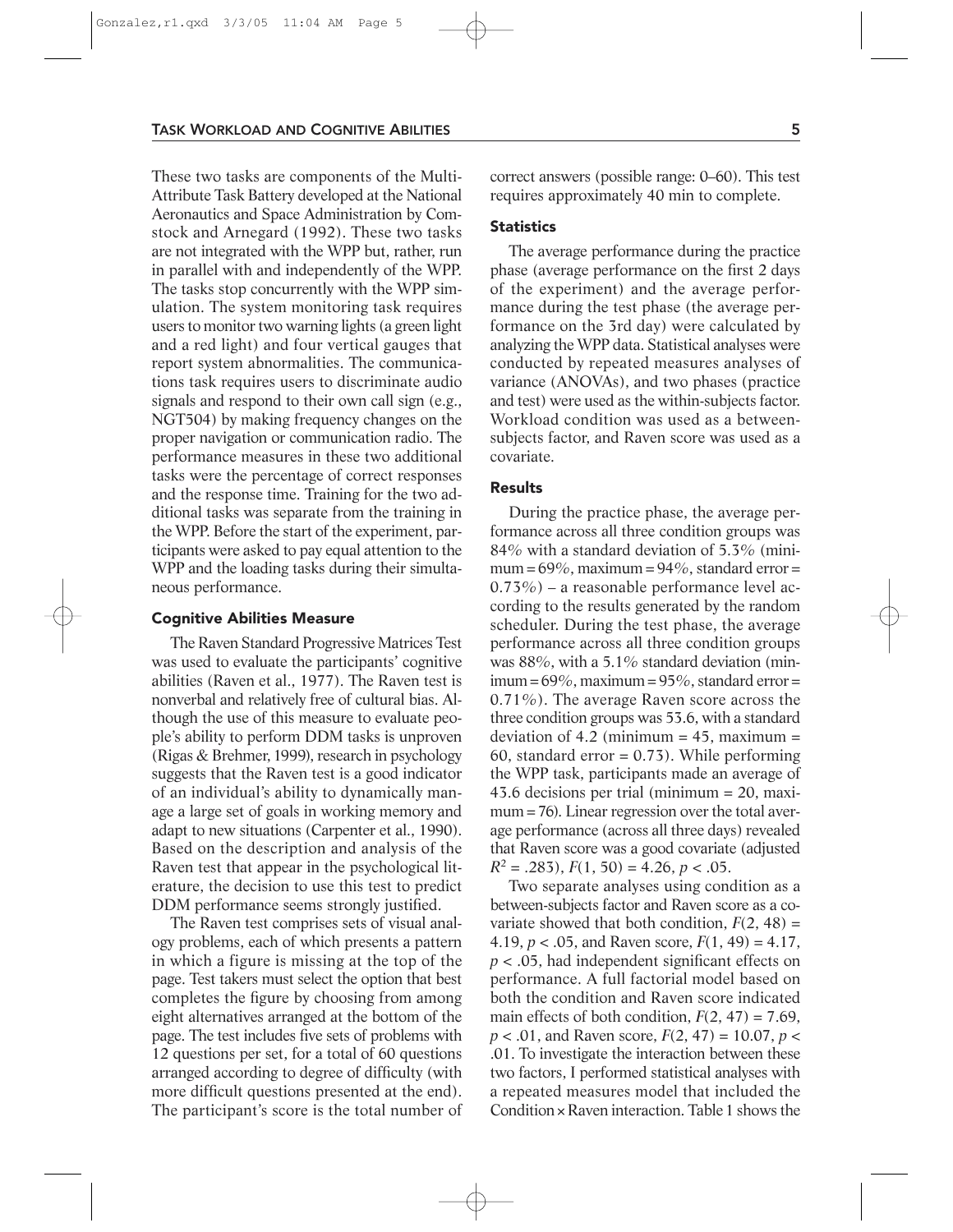|                                    |       | Performance |        |                          |  |  |  |  |  |  |  |
|------------------------------------|-------|-------------|--------|--------------------------|--|--|--|--|--|--|--|
|                                    | DF    | F           | p      | Partial Eta <sup>2</sup> |  |  |  |  |  |  |  |
| Within Subjects                    |       |             |        |                          |  |  |  |  |  |  |  |
| Phase (practice, test)             | 1, 45 | 0.02        | .89    | .00                      |  |  |  |  |  |  |  |
| Phase x Workload Condition         | 2.45  | 4.12        | $.02*$ | .16                      |  |  |  |  |  |  |  |
| Phase x Raven                      | 1, 45 | 0.47        | .50    | .01                      |  |  |  |  |  |  |  |
| Phase x Workload Condition x Raven | 2.45  | 3.93        | $.03*$ | .15                      |  |  |  |  |  |  |  |
| Between Subjects                   |       |             |        |                          |  |  |  |  |  |  |  |
| Workload condition                 | 2, 45 | 0.08        | .92    | .00                      |  |  |  |  |  |  |  |
| Raven                              | 1, 45 | 7.79        | $.01*$ | .15                      |  |  |  |  |  |  |  |
| Workload Condition x Raven         | 2.45  | 0.15        | .86    | .01                      |  |  |  |  |  |  |  |
| $*_{\rho}$ < .05.                  |       |             |        |                          |  |  |  |  |  |  |  |

TABLE 1: Overall Effect of Workload Condition and Cognitive Abilities

results, which indicate a main effect of Raven score,  $F(1, 45) = 7.79$ ,  $p < .01$ , and two significant interactions: Phase  $\times$  Condition,  $F(2, 45) =$ 4.12,  $p < 0.05$ , and Phase  $\times$  Condition  $\times$  Raven Score,  $F(2, 45) = 3.93$ ,  $p < .05$ .

These findings indicate that performance in the practice and test phases varied with condition and with Raven score. Figure 3 shows the average performance in the practice and test phases by condition. Repeated measures analyses by condition were performed to evaluate the effect of the phase and the Raven score. The results revealed that only those individuals who practiced under the slow condition (i.e.,



*Figure 3.* Average performance in the practice and test phases per condition. Error bars represent 95% confidence intervals based on the pooled *MSE.*

low workload) improved their performance significantly when subsequently placed under high time constraints during the test phase,  $F(1, 17) = 5.72, p < .05$ . The performance of individuals who practiced under the fast condition did not improve significantly on the 3rd day as compared with their performance on the first 2 days,  $F(1, 12) = 1.16$ , *ns*; similar results were observed in the load condition group,  $F(1, 16) =$ 1.35, *ns.* Finally, in the slow condition there was a significant effect of Raven score,  $F(1, 17) =$ 13.51,  $p < .01$ , and a significant interaction between phase and Raven score,  $F(1, 17) = 3.79$ ,  $p < .05$ .

Three models involving every possible paired combination of conditions (i.e., slow and fast, slow and load, and fast and load) were tested to further investigate the interactions described previously. Table 2 shows the results, which indicate a significant main effect of Raven score, a Phase × Condition interaction, and a Phase × Condition × Raven Score interaction only for the models that included the slow condition. That is, in the two phases of the experiment, participants' performance in the two groups with high workload (fast and load) differed from that of the group with low workload (slow), but there was no difference in performance between the two high-workload groups.

Participants were classified according to their mean Raven scores as low- or high-Raven individuals. This classification was done only for the purposes of illustrating the Raven Score × Phase interaction and the main effect of Raven score. The sample was not divided, and no analyses were conducted with a split sample; rather,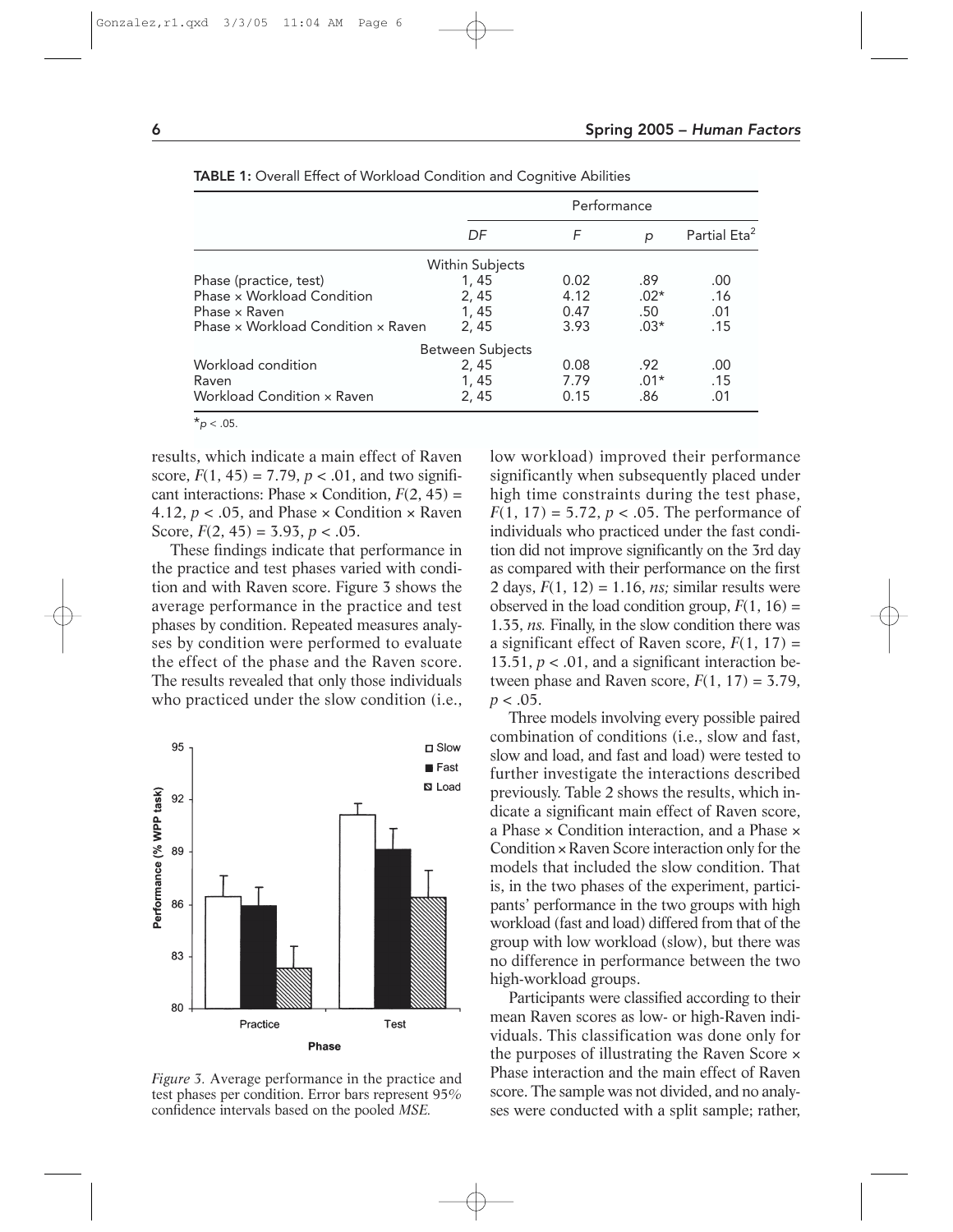# TASK WORKLOAD AND COGNITIVE ABILITIES **7** 7

|                                         | Slow vs. Fast |         | Slow vs. Load                  |          |        |                                | Fast vs. Load |     |                                |  |  |
|-----------------------------------------|---------------|---------|--------------------------------|----------|--------|--------------------------------|---------------|-----|--------------------------------|--|--|
|                                         | F(1, 29)      | p       | Partial<br>$E$ ta <sup>2</sup> | F(1, 33) | p      | Partial<br>$E$ ta <sup>2</sup> | F(1, 28)      | p   | Partial<br>$E$ ta <sup>2</sup> |  |  |
| Within Subjects                         |               |         |                                |          |        |                                |               |     |                                |  |  |
| Phase                                   | 1.66          | .21     | .05                            | 0.06     | .81    | .00                            | 2.41          | .13 | .08                            |  |  |
| Phase x Condition                       | 5.96          | $.02*$  | .17                            | 5.10     | $.03*$ | .13                            | 0.48          | .50 | .02                            |  |  |
| Phase x Raven                           | 0.48          | .49     | .02                            | 0.03     | .87    | .00                            | 3.88          | .06 | .12                            |  |  |
| Phase $\times$ Condition $\times$ Raven | 5.50          | $.03*$  | .16                            | 5.04     | $.03*$ | .13                            | 0.51          | .48 | .02                            |  |  |
|                                         |               |         | Between Subjects               |          |        |                                |               |     |                                |  |  |
| Condition                               | 0.27          | .61     | .01                            | 0.05     | .83    | .00                            | 0.01          | .94 | .00                            |  |  |
| Raven                                   | 14.33         | $.00**$ | .33                            | 4.74     | $.04*$ | .13                            | 2.54          | .12 | .08                            |  |  |
| Condition × Raven                       | 0.37          | .55     | .01                            | 0.19     | .67    | .01                            | 0.00          | .95 | .00                            |  |  |

TABLE 2: Performance Differences Among Cognitive Load Groups

 $*_{p}$  < .05,  $*_{p}$  < .01.

statistics were calculated on the whole sample, using the continuous variable of the Raven test score. Referring back to the interactions described previously, in the slow condition improvement in performance was greater for low-Raven individuals than for high-Raven individuals. The left panel in Figure 4 shows that low-Raven participants in the slow condition group greatly benefited from practicing the simulation at the slower pace (i.e., many of them performed significantly better during the test phase than during the practice phase). In contrast, low-Raven individuals under the other two forms of high workload (fast and load) did not improve their performance between the practice and the test phases. The right panel of Figure 4 shows that high-Raven participants in the slow condition group performed the best of all participants during both the practice and test phases.

Performance scores for the two additional tasks assigned to participants in the load condition group were quite high (>80% correct responses). An ANOVA using Raven score as the covariate showed no significant effect of Raven score on performance of the additional tasks: communications task,  $F(1, 16) = 2.966$ , *p* = .10; monitoring task, *F*(1, 16) = 3.017, *p* = .10. Statistical analysis revealed no significant correlations between participants' performance on the two additional tasks and their performance on the WPP task. Similarly, no significant correlation was found between their performance



*Figure 4.* Average performance in the task per condition, separated into two groups (low and high Raven scores). Error bars represent 95% confidence intervals based on the pooled *MSE.*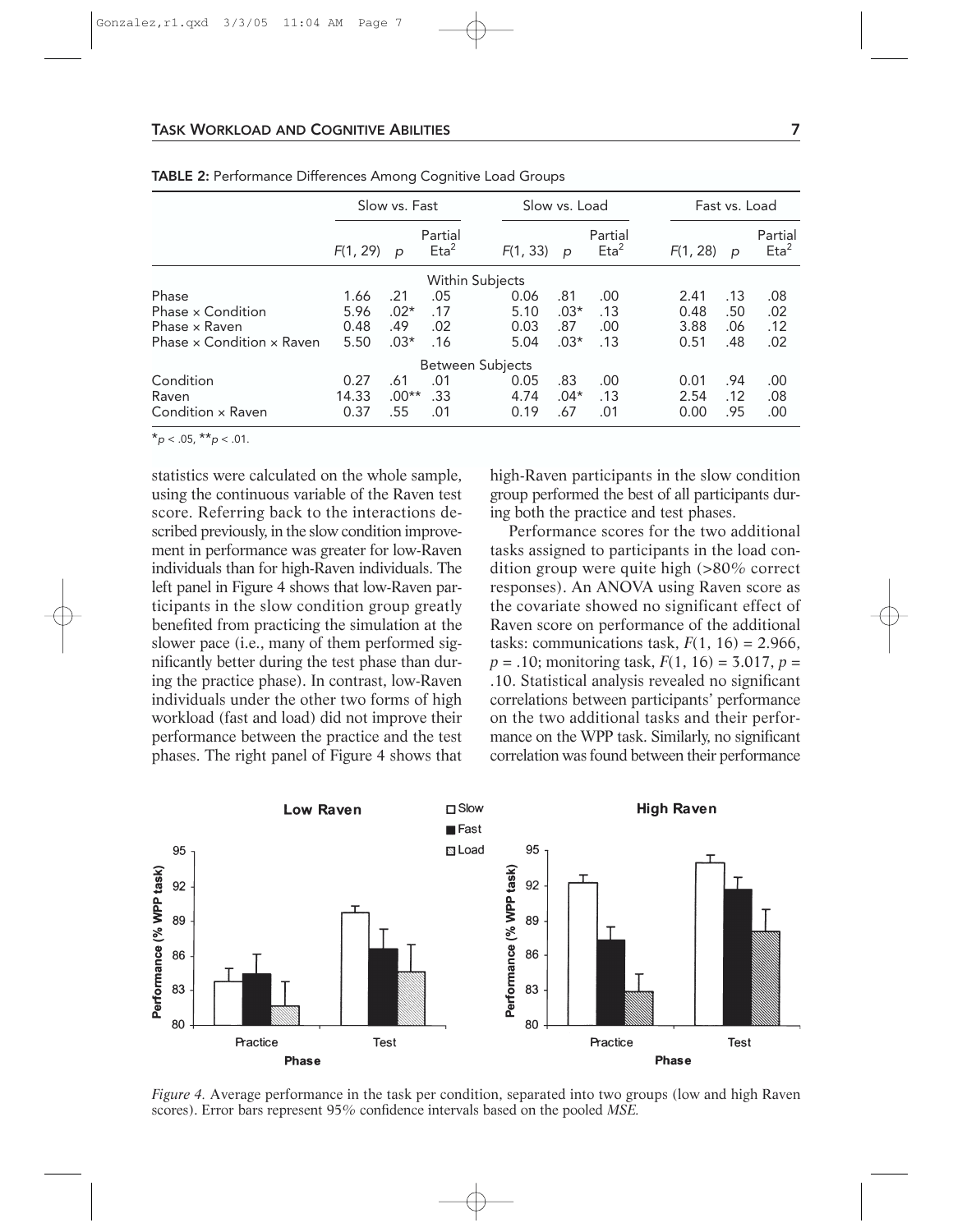on the WPP task and the percentage of correct responses while performing each additional task, the average response time, or the betweenday response time (WPP performance on Day 1 and monitoring performance:  $r = -.241$ ,  $p = .33$ ; WPP performance on Day 2 and monitoring performance,  $r = -.053$ ,  $p = .83$ ; and WPP performance on Day 3 and communications performance,  $r = -0.223$ ,  $p = 0.37$ . Moreover, differences remained insignificant even when Raven score was partialled out.

# DISCUSSION AND IMPLICATIONS

The findings from this study indicate that both high task workload (in the form of time constraints and loading tasks) and low cognitive abilities (as measured by Raven score) hindered performance and transfer in DDM tasks. Moreover, these experiments demonstrate that high workload had a greater effect on individuals with low cognitive ability than on individuals with high cognitive ability.

While interpreting these results, one must remember that the study groups differed only in regard to the training phase conditions, not the testing phase conditions. Although participants ran the DDM simulation under different types of workload during the training phase, all participants completed the same number of trials (six) while under the same high workload (fast: 8 min/trial) during the testing phase.

The results suggest that low workload during training enabled participants to improve their performance more markedly after transfer to high workload than in the case of individuals who trained under high-workload conditions (either time constraints or loading tasks). Furthermore, participants in the low-workload (slow) condition completed a total of 4 trials during the training phase, whereas participants in one of the fast conditions ran the simulation 12 times during the training phase. As indicated by the higher number of trials in the fast condition and the nonsignificant difference between this and the load condition, this detrimental effect of high workload occurred independently of the number of practice trials. It is also possible, however, that a higher number of practice trials in the fast condition produced slightly better (but nonsignificant) performance as compared with the load condition. This particular hypothesis about the effect of time constraints and amount of practice has been tested in a different but related study (Gonzalez, 2004).

The study also demonstrates that the effect of task workload depended on the available cognitive resources of the decision maker. Regression analysis revealed that Raven score was a good covariate in this study and a significant predictor of performance. The analyses by condition showed a significant effect of Raven score under all conditions and an interaction between Raven score and study phase in slow condition participants only. Comparisons between the slow condition group and each of the other two high-workload groups also indicated a significant effect of Raven score and an interaction between Raven score and phase, but a comparison between the fast and load condition groups revealed no difference. These results indicate that both forms of high workload were similarly detrimental to performance improvements and were dependent on the decision makers' cognitive abilities. Only low task workload during practice helped individuals with different cognitive abilities learn to deal with high workload during testing. The analysis of individuals with different levels of cognitive abilities suggests that individuals with high cognitive abilities performed well during both the training and test phases, whereas individuals with low cognitive abilities improved their performance during the practice phase and improved even more during the test phase.

The results also support a possible link between general intelligence and learning in realtime DDM tasks (Rigas et al., 2002). This is an important result because the majority of DDM research indicates no significant associations between performance in microworlds and scores on intelligence tests, and this has led many researchers to question the validity of using fluid intelligence, also known as Gf, to predict performance in real-world pursuits (Dorner, Kreuzig, Reither, & Staudel, 1983; Omodei & Wearing, 1995; Putz-Osterloh & Luer, 1981; Rigas & Brehmer, 1999; Staudel, 1987; Strohschneider, 1986, 1991). Further, the findings suggest that context-free, simple tests such as the Raven Standard Progressive Matrices Test can serve as predictors of performance in complex DDM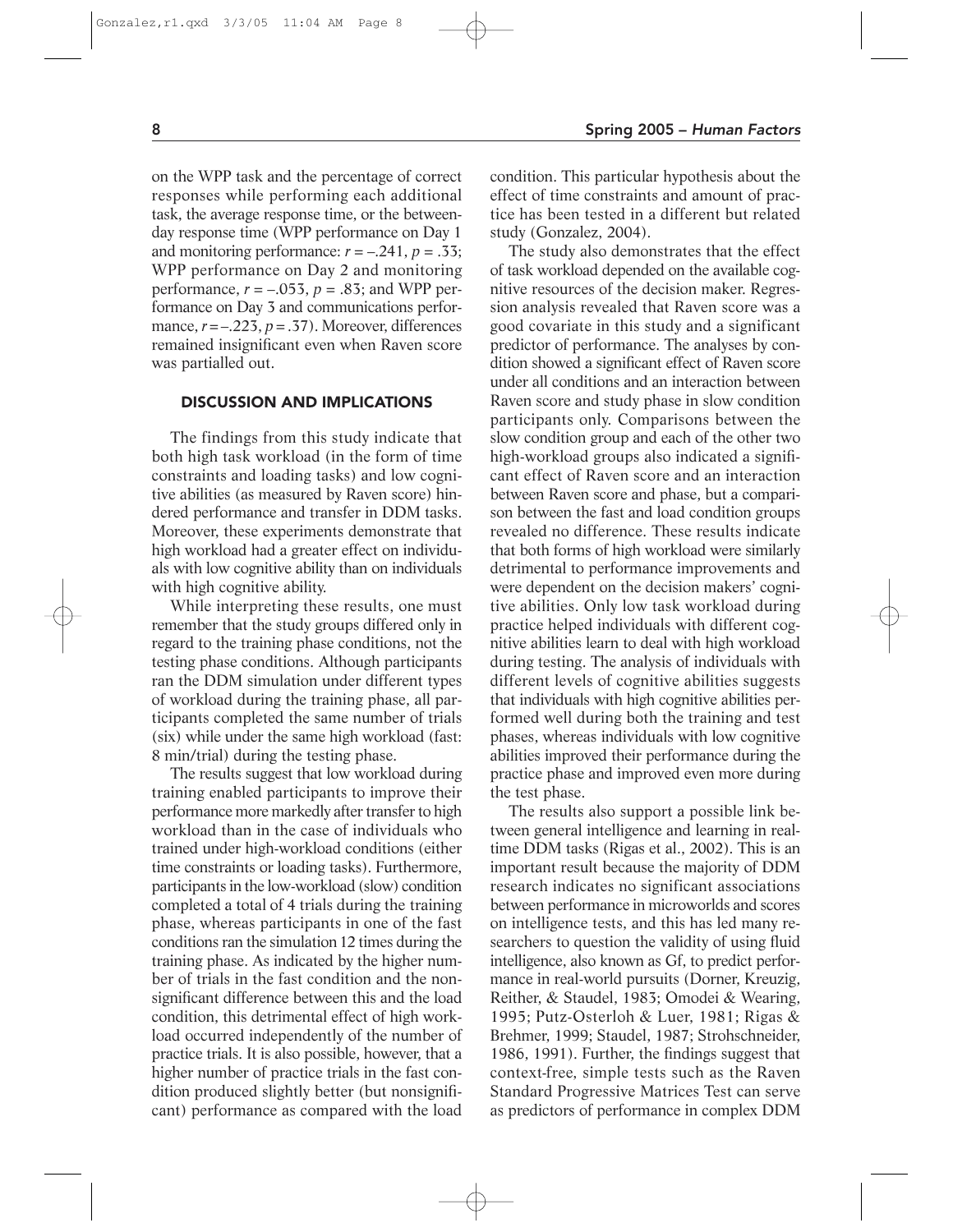### TASK WORKLOAD AND COGNITIVE ABILITIES 9

tasks. Successful performance on this type of test must require that test takers tap into abstract cognitive demands similar to those needed to resolve complex DDM problems (Joslyn & Hunt, 1998).

## Limitations

There are several limitations of this study. First, this research addressed two forms of task workload exclusively. In general, it is expected that any kind of workload would limit the amount of time to process information and hinder information processing, especially in complex dynamic tasks. Thus the interaction with cognitive abilities found in this study should apply to other forms of task workload, although more research using other forms of workload is necessary.

Second, this study used one measure of cognitive abilities, the Raven Standard Progressive Matrices Test. It is possible that different tasks demand different cognitive abilities and that some of them are not captured by the Raven test. In terms of DDM, however, the Raven test might be an adequate measure, as research reported by Carpenter et al. (1990) suggests. The Raven test requires participants to identify how different figural attributes of a problem correspond with one another. This process is difficult because it frequently forces users to abandon hypotheses because of the ambiguous correspondence of cues. Thus the Raven test measures individuals' abilities to deal with novelty and to adapt to new cognitive problems (Carpenter et al.), an essential characteristic in DDM. Thus, although such skills seem integral to individuals' ability to perform DDM tasks well, other abilities (e.g., perceptual speed and psychomotor ability) also may influence individuals' skill acquisition in complex tasks (Ackerman, 1988), and their interactions with workload need to be explored.

Finally, this study used one DDM task. Because DDM tasks have very specific abstract characteristics that are generalizable across many domains (Gonzalez, Vanyukov, & Martin, 2005), it is expected that results from this study could be reproduced with other DDM tasks; again, however, more empirical support is needed here.

### Practical Implications

The findings generated by this study could help to improve understanding of both the learning process during DDM and the design of training protocols. First, during this study decision makers' performance under high task workloads during the test phase was directly determined by the workload under which the individuals learned the task during the practice phase. Intuitively, one might think that training under conditions as close as possible to the final task conditions would be ideal – that is, that the more closely the training task mirrors the final task, the better the decision makers will perform under realistic conditions. However, the findings from this study suggest that intuition is misleading in this case. Training individuals under low-workload conditions resulted in better performance under high workload. Although some might question the validity of comparing learning and performance during the WPP simulation to the learning and performance of dynamic real-world tasks, years of research in psychology have demonstrated that the effects of real-world situations can be evaluated in controlled laboratory experiments. DDM tasks, such as the WPP simulation, often are complex and incorporate many abstract and essential characteristics of real-world situations that can be tested in the laboratory (Omodei & Wearing, 1995).

This study also suggests that it is possible to predict individuals' performance under high task workload by measuring their cognitive abilities. Researchers conducting human factors research seldom gather data on the cognitive abilities of study participants. Workload has often been considered an exogenous variable that is determined by task demands and is independent of human abilities. This study, however, showed that the effect of task demands on both performance and learning depends highly on individuals' cognitive abilities. Individuals with low cognitive abilities seem to be more sensitive to workload during learning than do individuals with high cognitive abilities. The former trainees may perform better if training begins with a cognitively less demanding version of the final tasks.